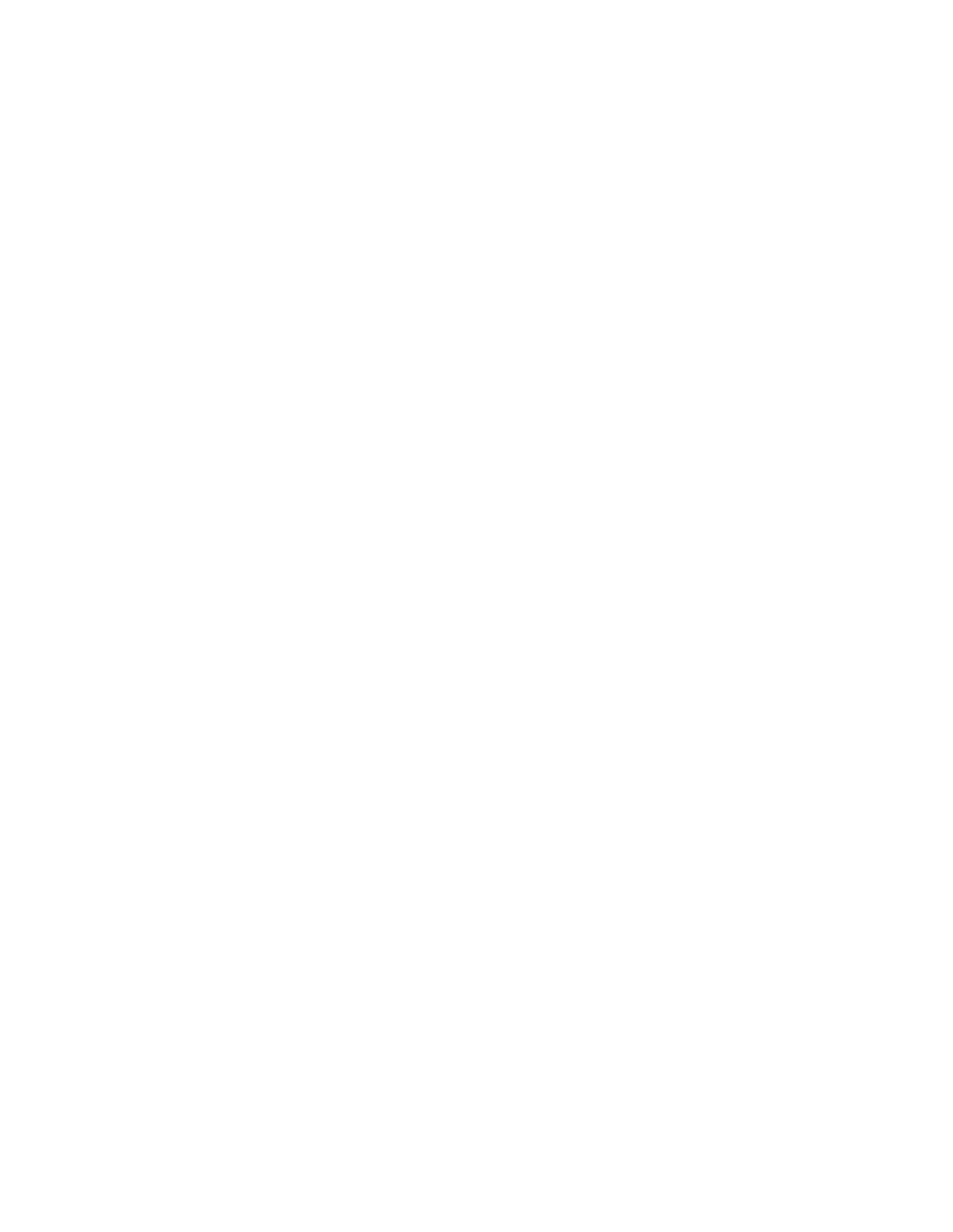#### **ORDER OF WORSHIP**

*\*Congregation is invited to rise in body or in spirit. Bold text is read by the congregation.*

**Prelude**

**Welcome**

## **Sentences of Scripture**

**Call to Worship** Our help is in the name of the Lord, *who made heaven and earth.* Peace I leave you with; my peace I give to you. *Do not let your hearts be troubled, and do not let them be afraid.*

Praise the Lord.

*The Lord's name be praised.*

**Hymn #39** *Great is Thy Faithfulness*

Great is thy faithfulness, O God my Father; there is no shadow of turning with thee. Thou changest not; thy compassions they fail not. As thou hast been thou forever wilt be.

Refrain: Great is thy faithfulness! Great is thy faithfulness! Morning by morning, new mercies I see. All I have needed thy hand hath provided. Great is thy faithfulness, Lord unto me!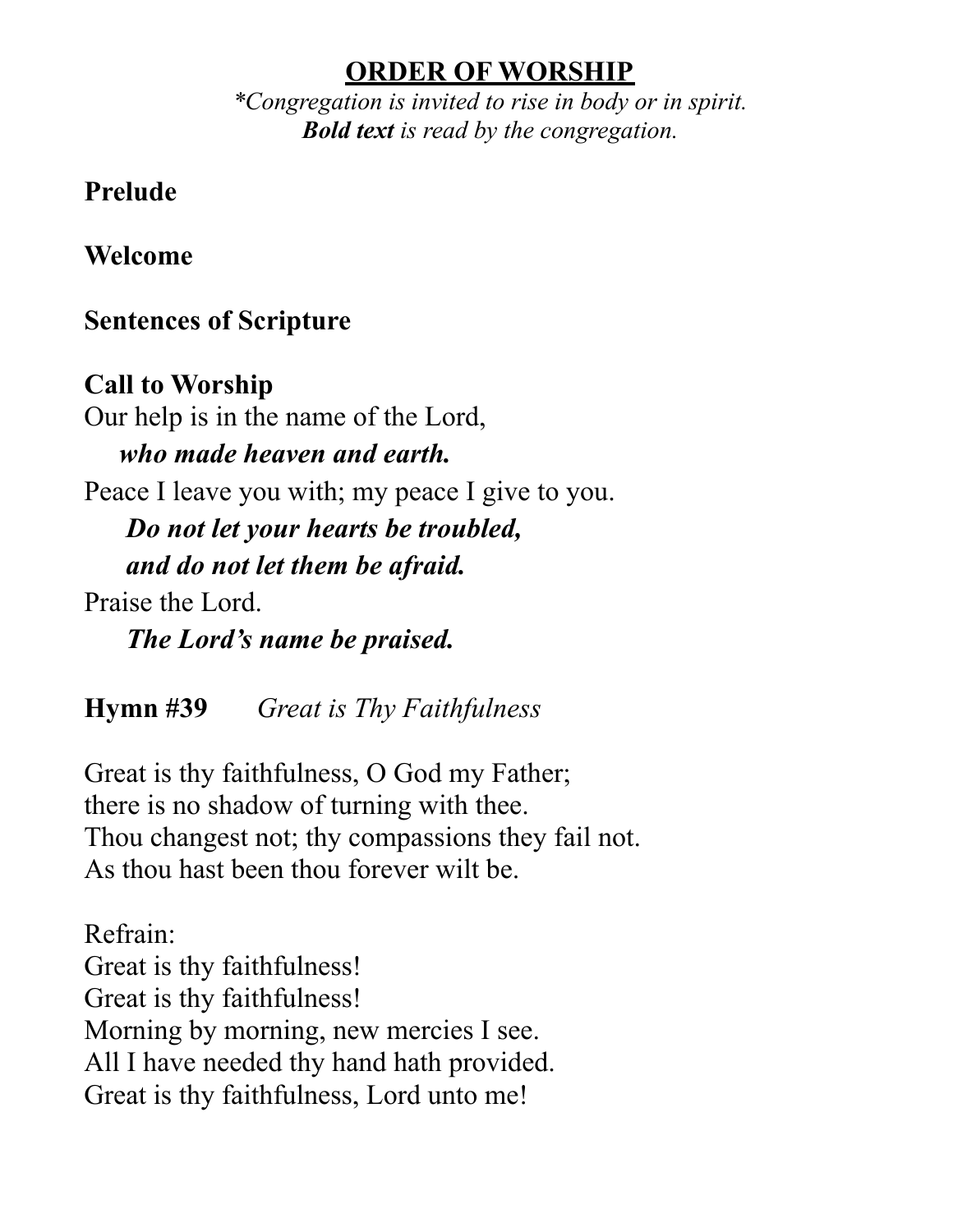Summer and winter, and springtime and harvest, sun, moon, and stars in their courses above join with all nature in manifold witness to thy great faithfulness, mercy, and love. (Refrain)

Pardon for sin and a peace that endureth, thine own dear presence to cheer and to guide, strength for today and bright hope for tomorrow: blessings all mine, with ten thousand beside! (Refrain)

### **Prayer of Confession**

Let us confess our sin, trusting God's promised mercy.

*Holy God, you see us as we are and know our inmost thoughts. We confess that we are unworthy of your gracious care. We forget that all life comes from you, and that to you all life returns. We have not always sought or done your will. We have not lived as your grateful children, nor loved as Christ loved us. Lord, in your mercy, forgive us, heal us and make us whole. Set us free from our sin and restore to us the joy of your salvation, now and forever. Amen.*

# **Assurance of Pardon**

**Prayer for Illumination**

## **Old Testament Readings**

Psalm 23 Psalm 103

**New Testament Readings** 2 Corinthians 5:1-6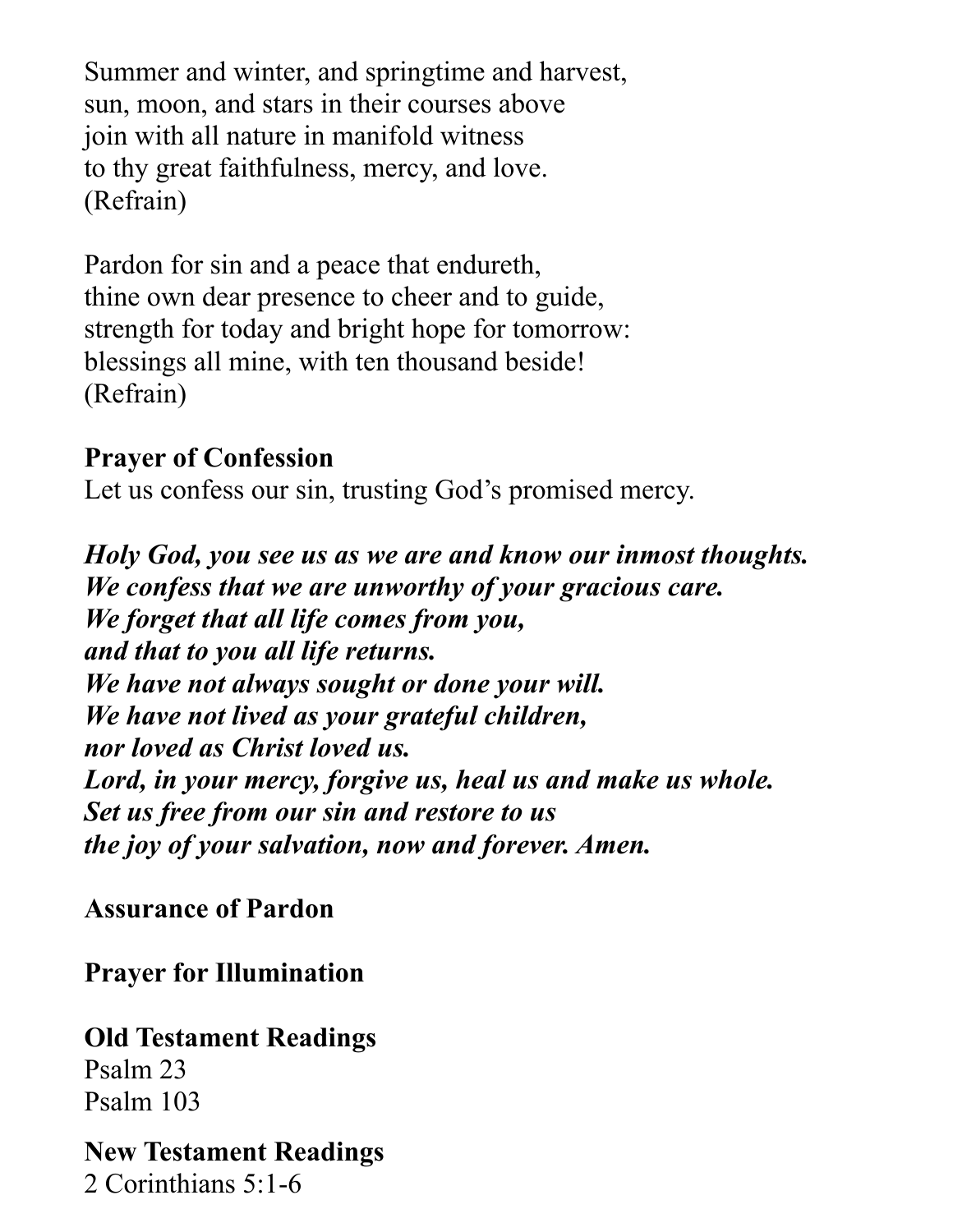Colossians 3:12-17

#### **Proclamation**

#### **Expressions of Thanksgiving**

**Hymn #465** *What a Friend We Have in Jesus*

What a friend we have in Jesus, all our sins and griefs to bear! What a privilege to carry everything to God in prayer! O what peace we often forfeit; O what needless pain we bear, all because we do not carry everything to God in prayer!

Have we trials and temptations? Is there trouble anywhere? We should never be discouraged; take it to the Lord in prayer! Can we find a friend so faithful who will all our sorrows share? Jesus knows our every weakness; take it to the Lord in prayer!

Are we weak and heavy laden, cumbered with a load of care? Precious Savior, still our refuge; take it to the Lord in prayer! Do thy friends despise, forsake thee? Take it to the Lord in prayer! In his arms he'll take and shield thee; thou wilt find a solace there.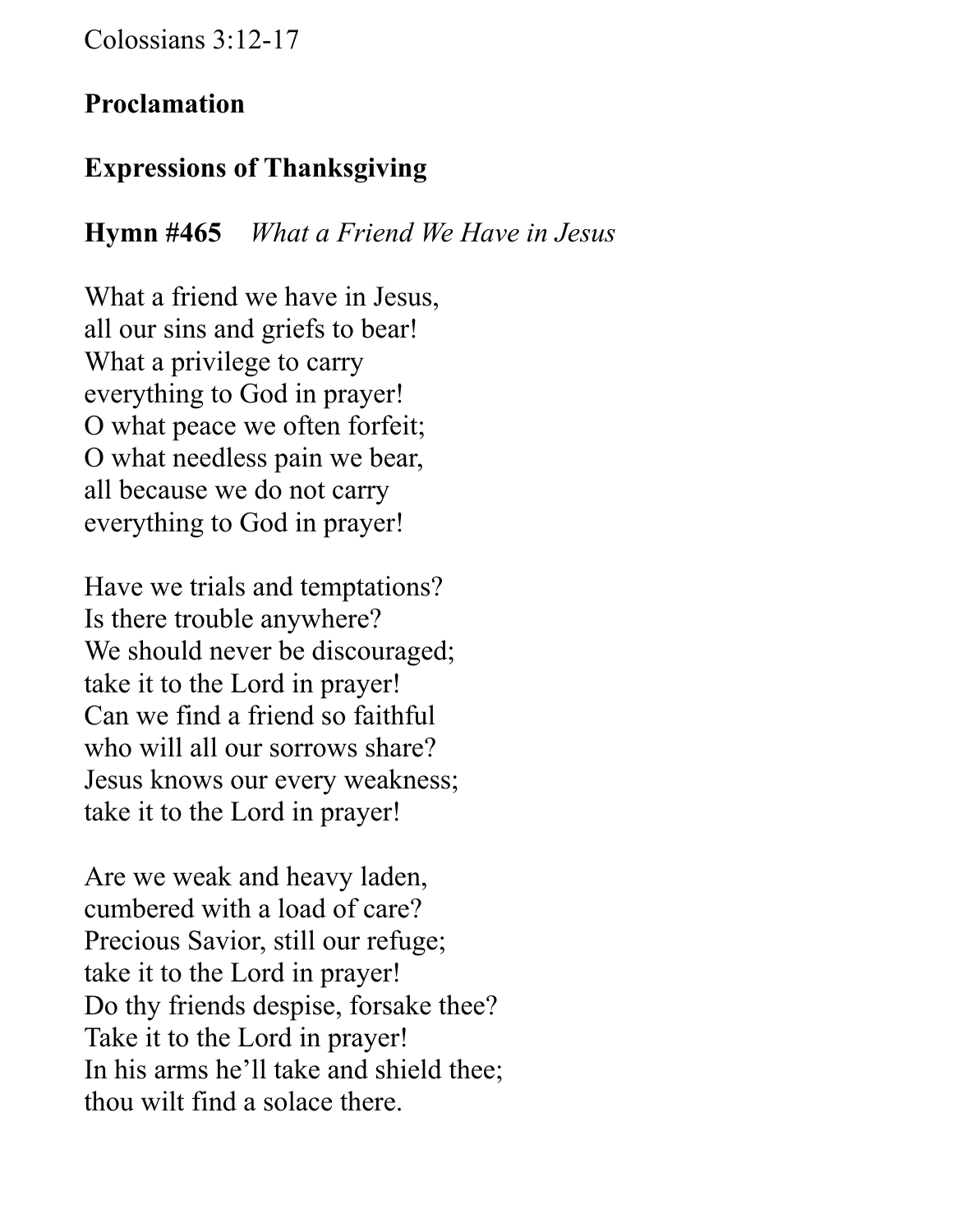**Prayers of Thanksgiving and The Lord's Prayer** *(using debts/debtors) Our Father who art in heaven, hallowed be thy name. Thy kingdom come, thy will be done, on earth as it is in heaven. Give us this day our daily bread; and forgive us our debts, as we forgive our debtors; and lead us not into temptation, but deliver us from evil. For thine is the kingdom and the power and the glory, forever. Amen.*

# **Commendation**

**\*Hymn #649** *Amazing Grace, How Sweet the Sound*

Amazing grace, how sweet the sound, that saved a wretch like me! I once was lost, but now am found, was blind, but now I see.

'Twas grace that taught my heart to fear, and grace my fears relieved. How precious did that grace appear the hour I first believed!

Through many dangers, toils, and snares, I have already come. 'Tis grace has brought me safe thus far, and grace will lead me home.

When we've been there ten thousand years, bright shining as the sun, we've no less days to sing God's praise than when we'd first begun.

# **\*Blessing**

## **\*Postlude**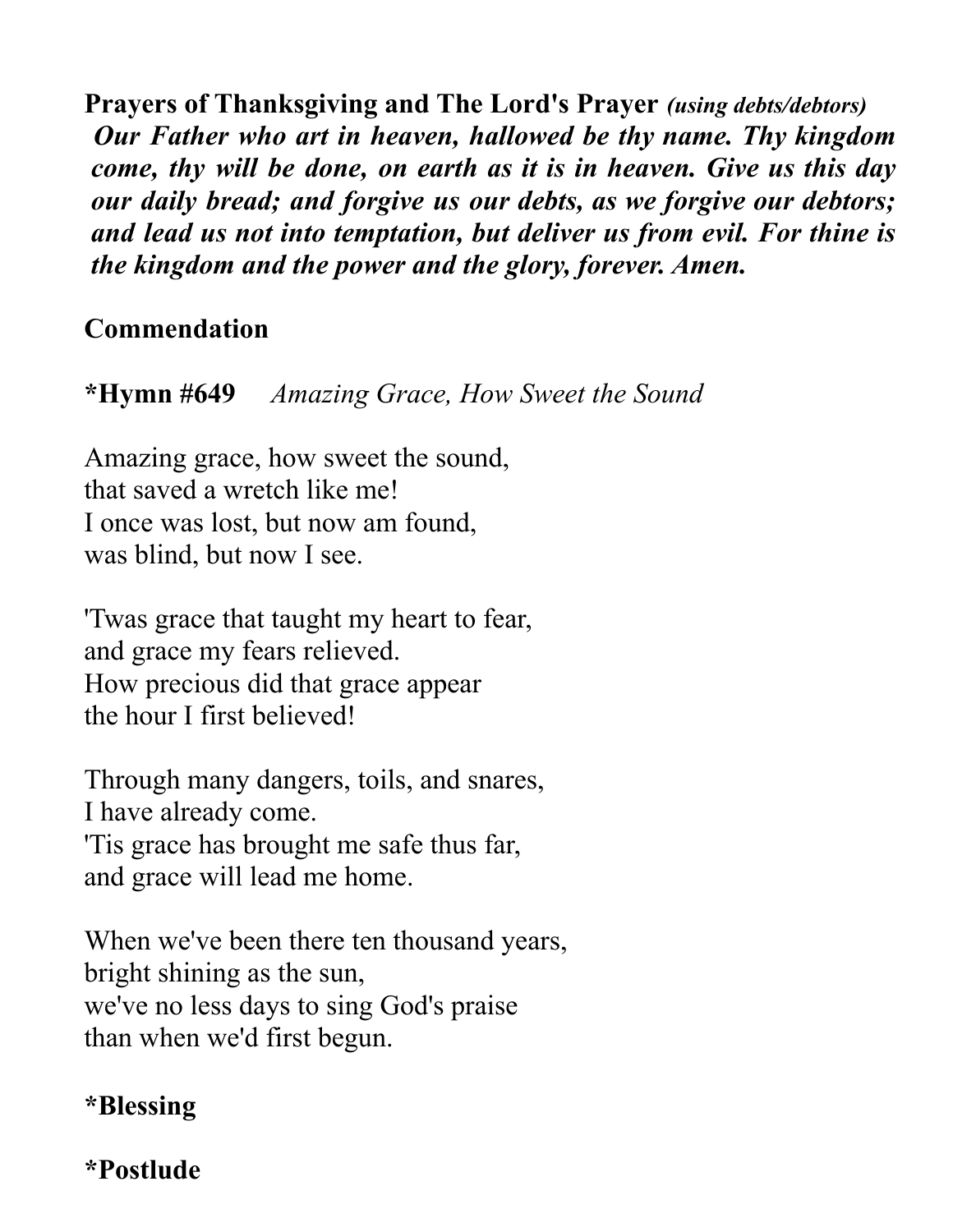# ✝ ✝ ✝

Gifts in memory of David Hoyt may be given to:

*Eastminster Presbyterian Church*

Memorial envelopes can be found in the narthex.

✝ ✝ ✝

## **Participants in Today's Service**

Rev. Kristin Stroble *Pastor*

Tamar Mikeladze *Pianist*